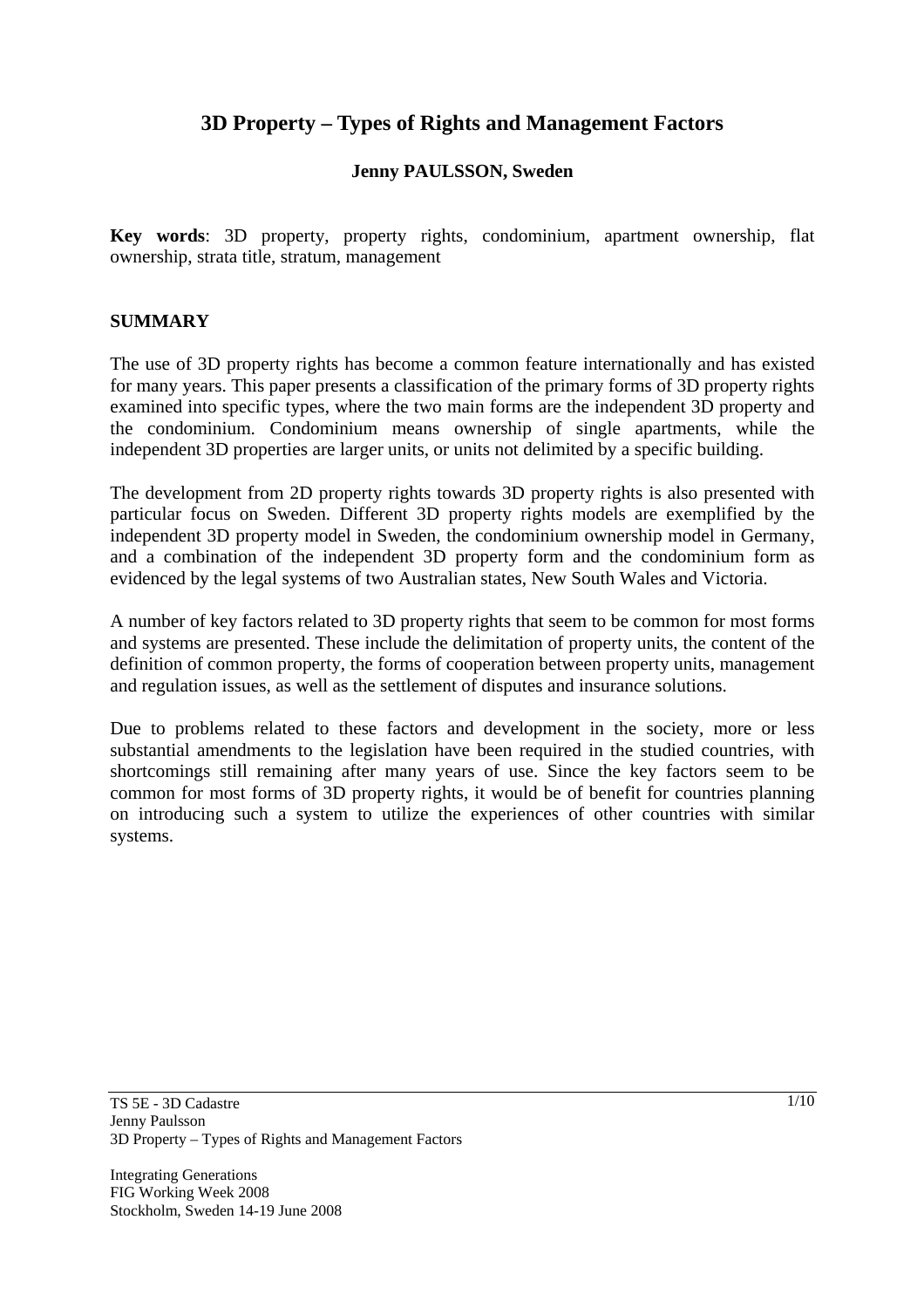# **3D Property – Types of Rights and Management Factors**

#### **Jenny PAULSSON, Sweden**

#### **1. INTRODUCTION**

In the urban society of today the utilization of space has increased as there are many complex situations where there are multiple uses of space. The use of three-dimensional (3D) property rights has become a common feature internationally and has existed for many years. This development can be facilitated by guaranteeing the property right of owners. Different actors are in this way granted 3D property rights in order to use space within the same land parcel. Different forms of such rights can be found internationally. In some countries they have been in use for a long time, but in Sweden the 3D property form was recently introduced. During the years of use the complexity has increased and in particular the management of such properties has become an important matter. Problems connected with these forms have been experienced in these countries and led to new solutions and amendments of existing legislation.

It is possible to notice that 3D property rights can be found all over the world and the condominium form in particular seems to be a well-functioning concept that is widely spread, for example in Europe. During the years of 3D property rights use, the systems have developed with new forms. To a great extent, it will depend on the needs of society and the development forms emerging. However, despite the differences existing between the types of 3D property rights, there are very similar rules within the various types of housing. Generally speaking, it is regarding the type of ownership that we find the greatest differences.

This paper includes some of the main results from the PhD thesis *3D Property Rights – An Analysis of Key Factors Based on International Experience* (Paulsson, 2007). The objectives of the paper are to present a classification of the primary forms of 3D property rights examined into specific types and categories, including a brief overview of international 3D property use. These different forms will be described, their characteristics and the differences between them. The development of such rights, from 2D property rights towards 3D property rights, will also be presented with particular focus on Sweden, exemplifying how the development in society has led to the need of additional forms. As case studies will be presented three different 3D property rights models as exemplified by three countries, including the independent 3D property model in Sweden, the condominium ownership model in Germany, and a combination of the independent 3D property form and the condominium form as evidenced by the legal systems of two Australian states, New South Wales and Victoria. In the objectives are also included to present key factors essential to a wellfunctioning 3D property rights system and demonstrate different ways of dealing with 3D property rights in the case study countries with a particular focus on management questions.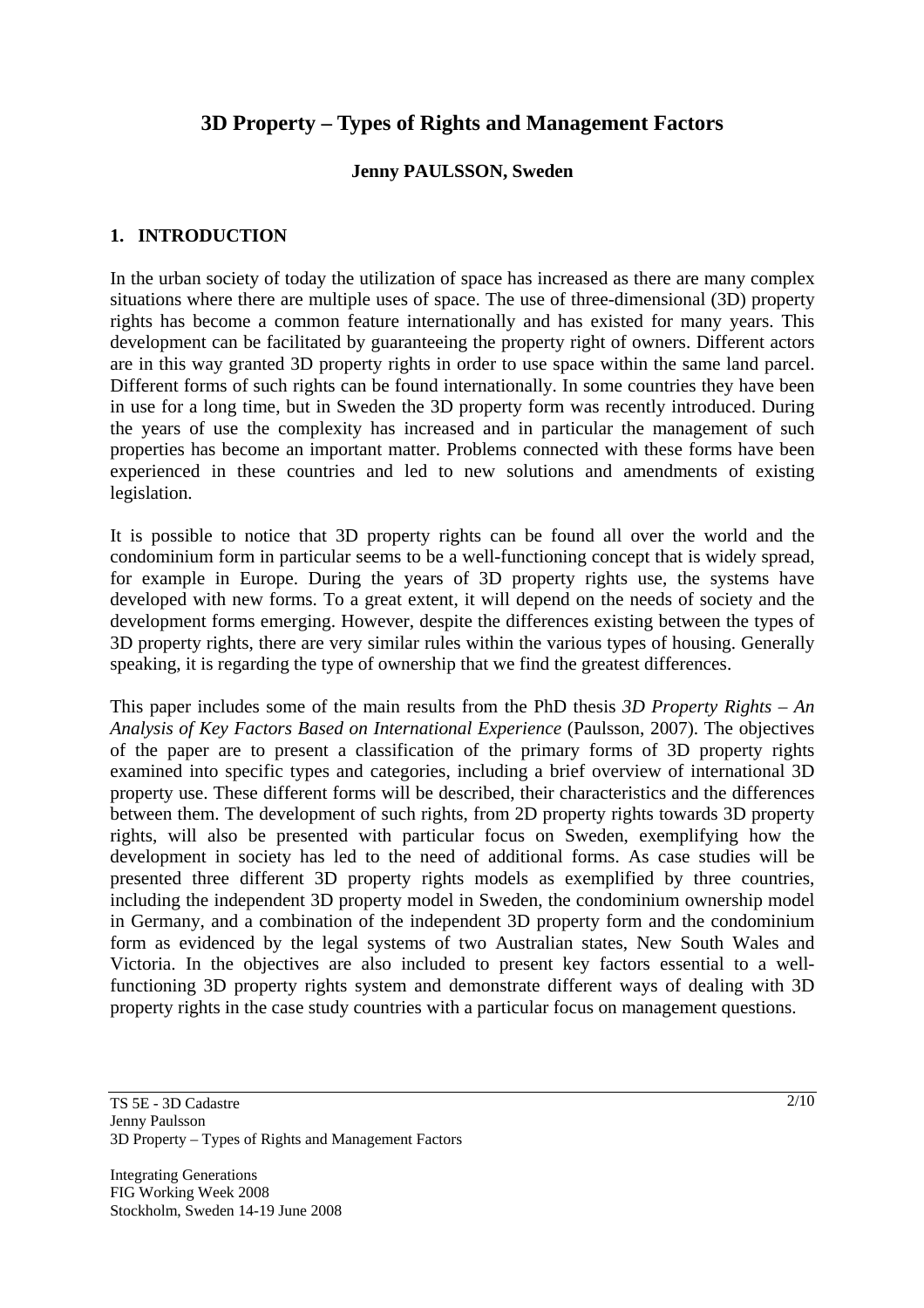### **2. 3D PROPERTY RIGHTS**

### **2.1 Forms of Property Rights**

It is by no means evident what is meant by 3D property rights. Are not all property units in fact three-dimensional? The three-dimensional aspect of the property does not concern the actual extent of the property unit, but rather the delimitation of it. However, it is difficult to define the term 3D property, since it is not often used as a general comprising term and the content of it differs between the countries in their legislation. One description of it could be that it is real property that is legally delimited both vertically and horizontally (Paulsson, 2007).

When looking at property rights internationally, it is possible to discern different types of 3D property rights. The specific features for each type depend a lot on the legal system in the specific country, but it is possible to categorise them in some types, which can be done in different ways. Even though a categorisation has been made here subdividing the forms into specific types, there are no clear boundaries between certain of the forms. One such classification is presented below, including the full range of 3D property rights in the broad sense, such as granted rights and leases.

| (1) Independent 3D property | (a) Air-space parcel         |
|-----------------------------|------------------------------|
|                             | (b) 3D Construction property |
| (2) Condominium             | (a) Condominium ownership    |
|                             | (b) Condominium user right   |
|                             | (c) Condominium leasehold    |
| (3) Indirect ownership      | (a) Tenant-ownership         |
|                             | (b) Limited company          |
|                             | (c) Housing cooperative      |
| (4) Granted rights          | (a) Leasehold                |
|                             | (b) Servitude                |
|                             | $(c)$ Other rights           |

**Table 1:** Forms of 3D Property Rights (Paulsson, 2007)

The forms of 3D property rights can vary when it comes to ownership, delimitation, that included in the common property and how the management should be carried out. The two main forms that are the most common are the independent 3D property and the condominium. Condominium means ownership of single apartments, while the independent 3D properties are larger units, or units not delimited by a specific building.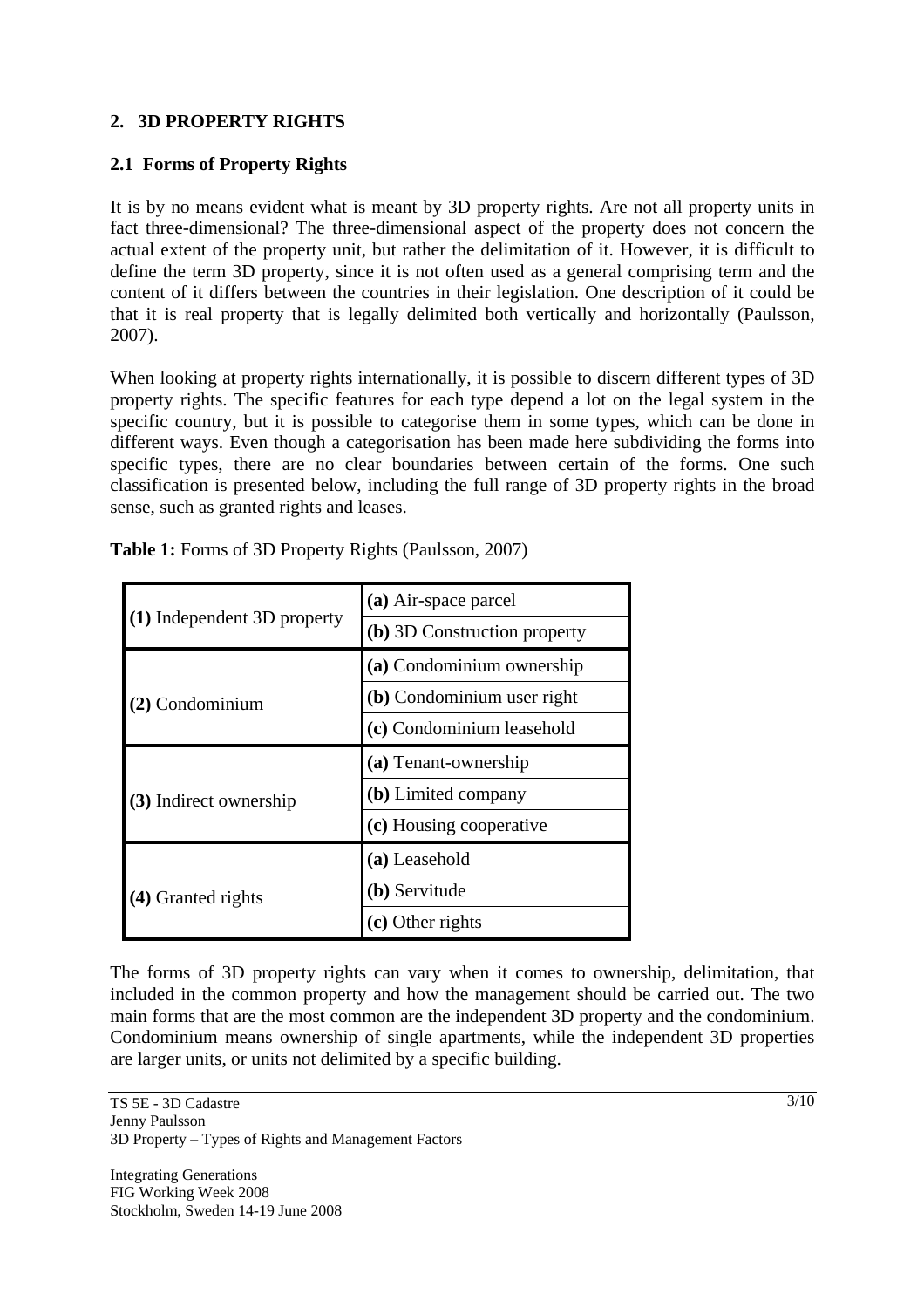The first type, the independent 3D property, can be found in several countries. It is when a volume of space is subdivided and separated from the rest of the property. Often it is a bigger unit, including several smaller apartments, or offices, etc. It is also often used for facilities and infrastructure, such as railway tunnels, etc. The air-space parcel can comprise just a volume of air, while the 3D construction property has to be related to a building or construction of some sort, which is the case of the Swedish 3D property form. This type can be found for example in Australia, Canada, and is the form that was recently introduced in Sweden.

A very common type of 3D property is the condominium, or ownership of apartments. It is usually well defined and consists of three components, namely the ownership to a part of a building, a share in the common property and membership in the owners' association. The condominium can be found in many European countries, but also in Australia, Canada, South America and other parts of the world. Most commonly, this type is used to subdivide a building into several apartments, with each resident owning his own apartment. Two main ways of organising the condominium are the condominium ownership form and the condominium user right form. In the condominium ownership model the apartment is owned independently like a piece of land and is regarded as a real property unit, while the land and the common parts of the building are jointly owned. Belonging to the condominium is a share in the common areas, such as stairs and ground. This form exists in countries such as Denmark and France. The condominium user right means that the building and the surrounding grounds are owned jointly by the condominium owners. The owners only own a certain share in the common property and connected to that share is a permanent exclusive right to use a certain condominium apartment in the building. This form can be found in, for example, Norway and the Netherlands. In general, it is possible to say that the condominium type is more common throughout the world than the independent 3D property type.

More indirect ownership forms are also used. In Sweden, for example, ownership of apartments is not yet possible, only larger units are allowed for the independent 3D property. However, Sweden has another way of indirect ownership for apartments, the tenantownership, where a tenant-owner association owns the apartment building and the land on which it stands. The members will provide capital for the right to use the apartment, so the tenant-ownership represents a share in the capital of the association, not in the building itself. There is also the limited company system, which exists for example in Finland, where a joint stock company owns the property, and the residents by acquiring shares in this company obtains the right to exclusively use one of the apartments of the building. Granted rights, finally, is the type of rights to space without specific ownership, for example leasehold and servitude or easement.

#### **2.2 Development of Property Rights**

The forms of 3D property rights existing in a country are often developing. Many countries have had some other form of such rights before they introduced their 3D property legislation. Such types initially were often indirect forms of ownership, with some type of co-operative as a common feature. From this, it has developed towards either the condominium form or the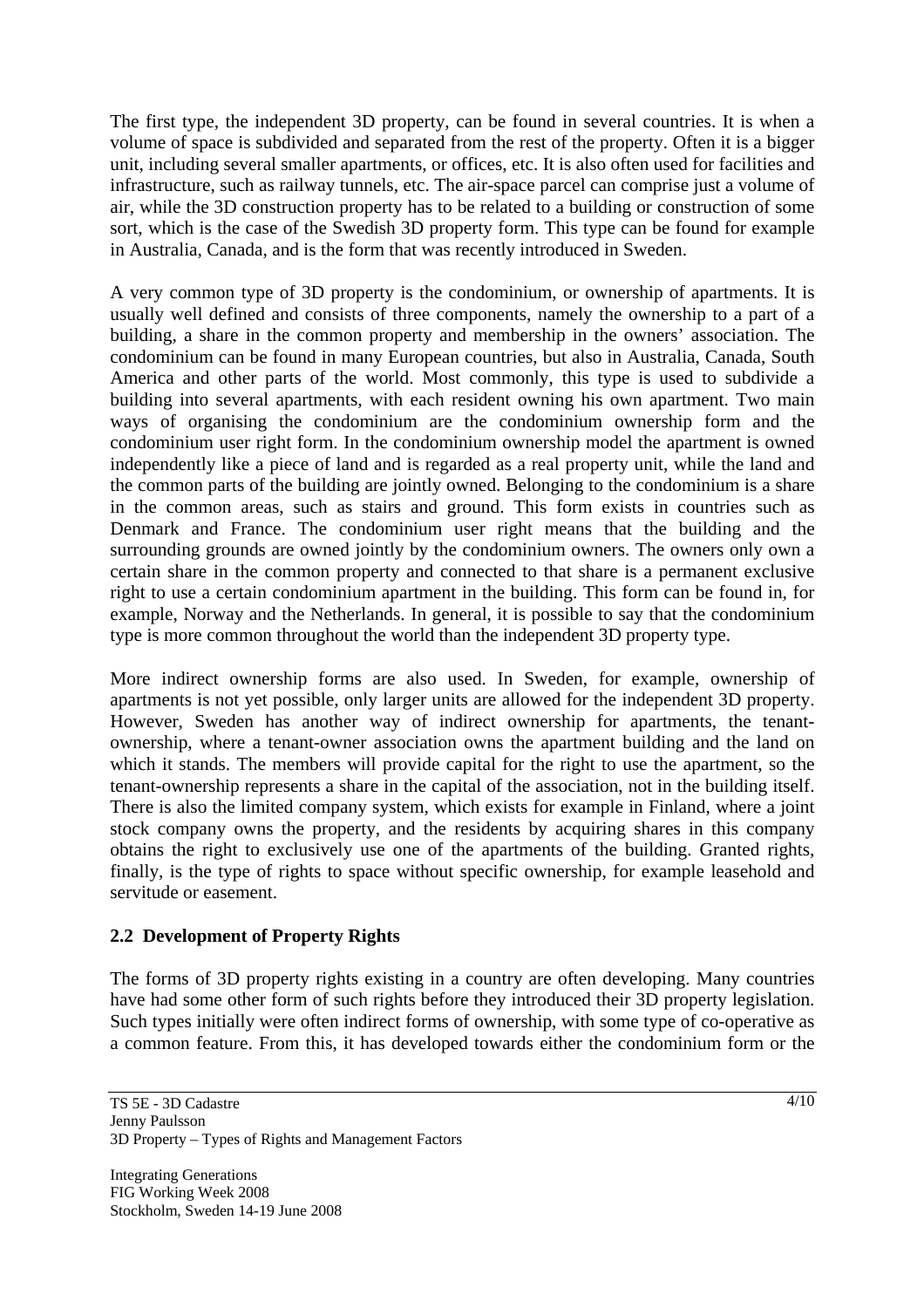independent 3D property, or a combination of these. This development corresponds to a great extent with developments and changes in society.

Development of property rights from 2D to 3D thus often is a gradual process, and that was also the case in Sweden when the 3D property was introduced. The traditional 2D ownership of real property has existed from ancient history and can be regarded as the "basic" form of property right. Rent is also a form that has existed for a long time, where someone is given the right to use e.g. a part of a building. The next step was to introduce co-ownership legislation, which gave the right for several persons to own a building together in shares and occupy separate apartments within that building. The Swedish tenant-ownership was introduced in 1930 and provided an indirect ownership form through membership in an association that owns the property, and through that ownership obtaining the right to use a specific apartment in the building. The limited company system in Finland is a similar form.

The condominium forms the next step in the development towards the "pure" 3D property ownership. The condominium user right, where a share in the property gives the right to use a specific apartment, is followed by the direct condominium ownership, where the actual apartment as a part of the building is owned. This latter form includes a share in the rest of the property, i.e. land and common parts of the building. The last step in the "development chain" of property rights is the independent 3D property, where a volume of space is owned independently, just like a 2D property. Other rights can then be granted to others within this volume.

Before the 3D property, other means were used in the Swedish system to cover the need of using space within a property unit, such as granting easements, utility easements and establishing joint facilities. Different kinds of leaseholds were also possible. One step towards 3D property formation was taken in Sweden with the introduction of the possibility of segregating fixtures from a property without physically removing them from it. The new legislation aimed at making buildings or facilities legally transferable from a property to another right-holder without removing the fixture. The possibility of breaking the link between real property and fixtures in this way prepared way for the 3D property.

It is also possible for a country to have several forms of 3D property rights, as we can see for example in New South Wales in Australia. These forms can be combined, where an independent 3D property unit can be subdivided into condominium units. The relationship between them is both complex and flexible. Several countries that have the condominium form also have other types of property rights for apartments, such as indirect ownership similar to tenant-ownership, or tenancy. Such countries are, for example, Denmark and Norway (Brattström, 1999).

#### **2.3 Case Studies**

Australia is a country with a combination of the independent 3D property type and the condominium type. They have a long experience of 3D properties and introduced legislation for this in the beginning of the 1960'ies. Each state within the country has its own legislation

Integrating Generations FIG Working Week 2008 Stockholm, Sweden 14-19 June 2008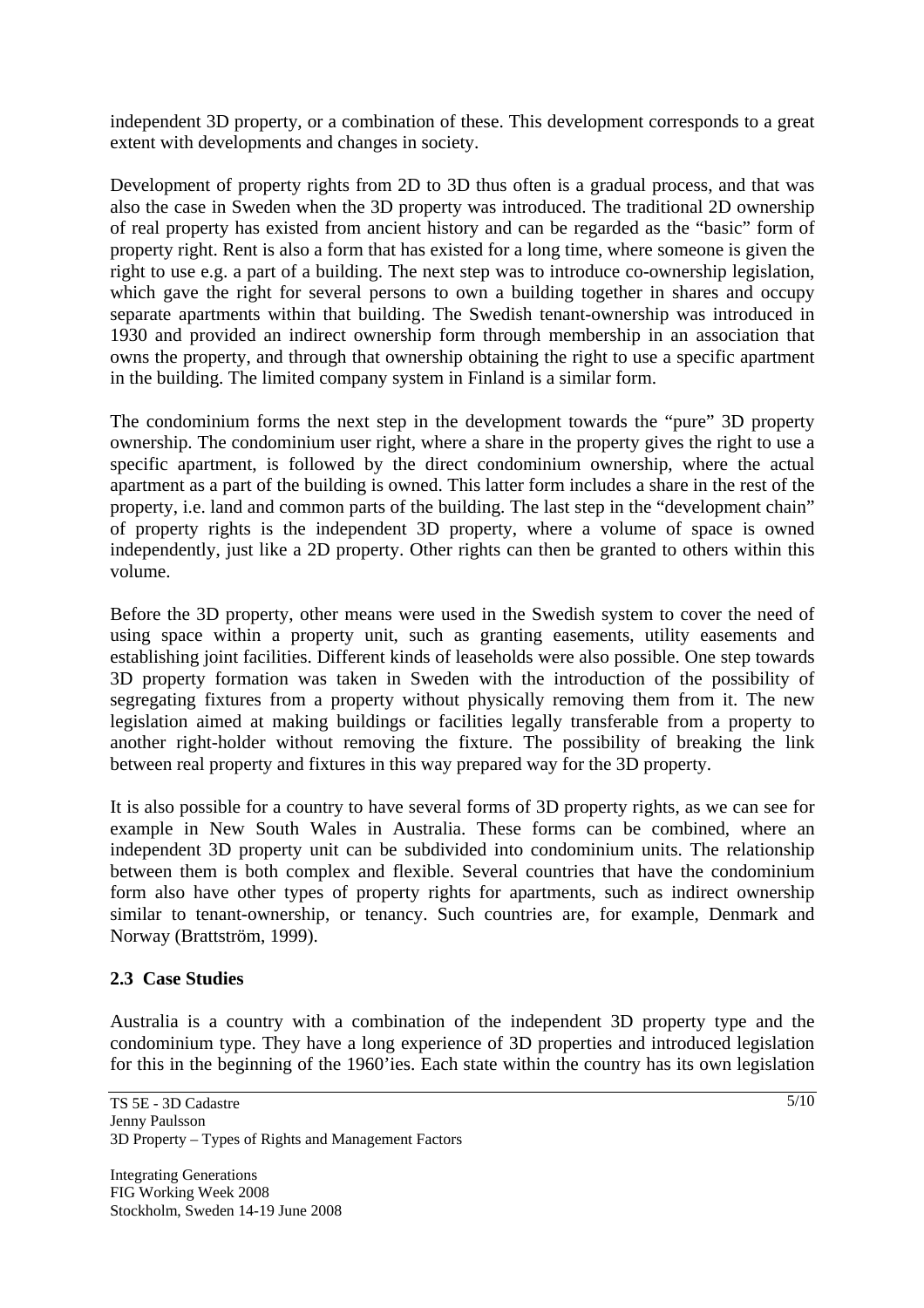and separate systems for 3D property rights, but I have studied two of these states, namely New South Wales and Victoria. Two main types can be found in the state New South Wales: the stratum, which is an independent 3D property form consisting of a volume of space, and strata title, which is a form of condominium ownership. Combinations of these forms are possible and other variants have later been added. Victoria has in recent years simplified its system by incorporating 3D property into the legislation for the traditional 2D property, and by this no difference is made between the traditional 2D property and the 3D property. Since the introduction of the legislation in these Australian states, they have changed and developed their legislation many times, to come to terms with shortcomings that were found through use, as well as to meet changes in society with demands for new forms of ownership and management.

Germany was studied as a representative for the condominium type. This is a form that is common also in many other European countries. Apartment ownership (*Wohnungseigentum*) was introduced in the legislation in 1951. The condominium is regarded as a threefold unity, consisting of ownership of the individual apartment unit, a share in the common property and membership in the association managing the building. The system seems to be successful and has remained mainly unchanged during more than 50 years of use, even though it has been adapted to changes in society, e.g. concerning management of large building complexes with several hundreds of apartments, where a professional manager now is used. No independent 3D property type is in use in Germany.

The independent 3D property type was introduced in Sweden in 2004, after several years of investigations and suggestions. The 3D property (*3D-fastighet*) is defined as a property unit which in its entirety is delimited both horizontally and vertically (Swedish Land Code, Chap. 3, s. 1a). It has to form an enclosed volume of space and must relate to built constructions. It may only contain bigger units, at least five apartments, if it is for residential purposes. There is no special legislation for the 3D property. It is in general regarded as a regular property unit, and only some specific regulations have been added to the regular property legislation, in the Land Code and especially the Real Property Formation Act. Certain features from the condominium type can be found, such as the existence of common property and management associations. Apartment ownership is not yet allowed in Sweden, but recently it was brought up for discussion again and a proposal is to be presented.

## **3. KEY FACTORS**

Through my studies of systems for 3D property rights in different countries, I have focused on the development of the 3D property legislation and what kind of problems that have been experienced and how they have been solved. It has been possible to discern from these international studies certain factors that seem to be important for a successful and lasting system for 3D property rights, regardless the form of 3D property and the legal system. Many of them relate to management aspects, which can be identified in the studied systems as an important area to create rules within. These key factors are listed below.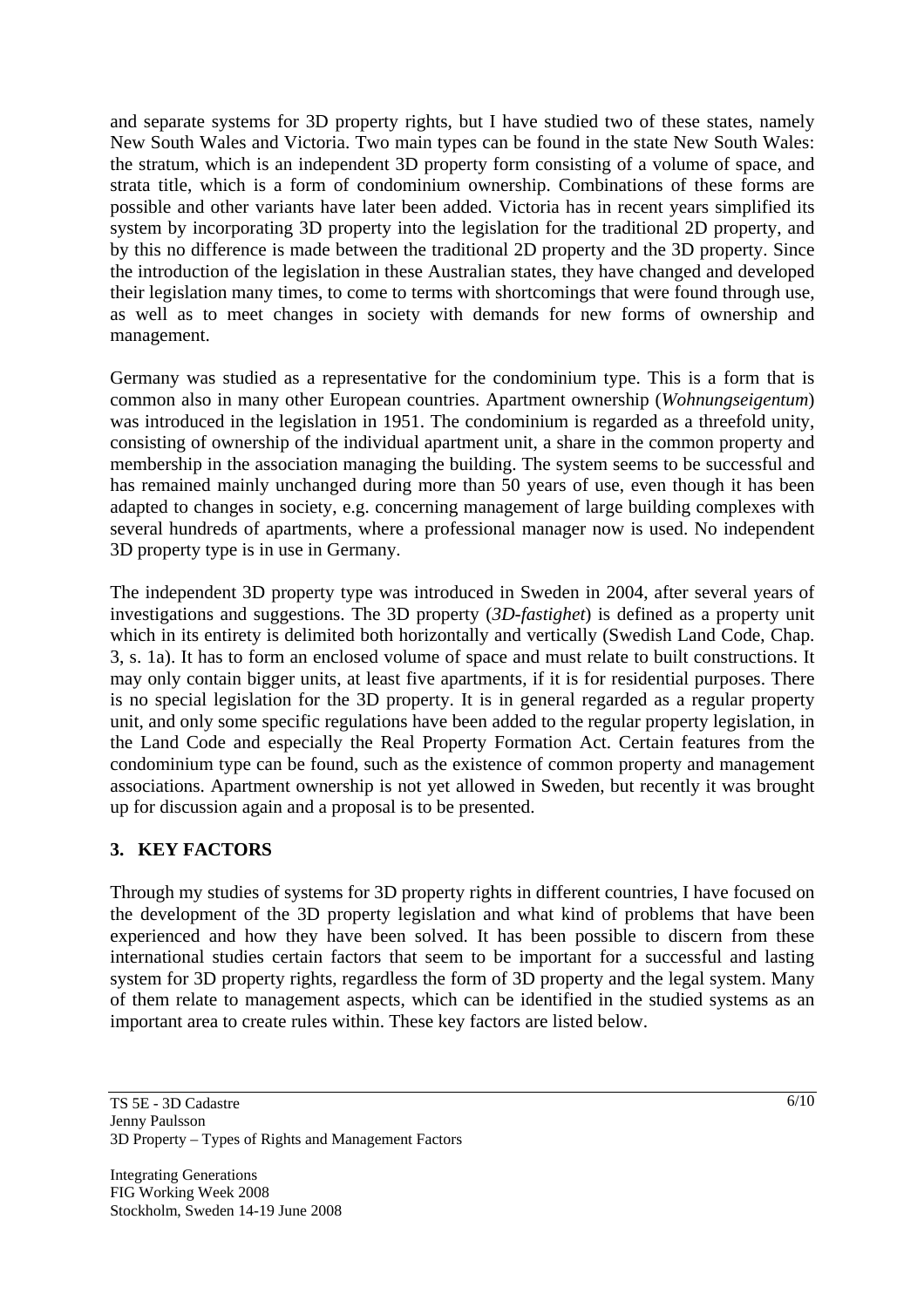| <b>Key factor</b>                         | <b>Possible problems</b>                                                                                                              |
|-------------------------------------------|---------------------------------------------------------------------------------------------------------------------------------------|
| <b>Boundaries</b>                         | Location of boundary: centre/surface<br>Private/joint responsibility for structural<br>parts                                          |
| Common<br>property                        | Unclear definitions – what is included                                                                                                |
| Co-operation<br>between property<br>units | Choice of co-operation form: easement/joint<br>facility<br>Areas included/parties involved                                            |
| Management                                | Unclear responsibilities<br>Insufficient and unclear regulations<br>Large, complex developments $-$ need for<br>professional managers |
| Settlement<br>of 1<br>disputes            | Choice of resolution method:<br>court<br>procedure is expensive, time-consuming                                                       |
| Insurance                                 | What should be included<br>Responsibility: private/joint                                                                              |

**Table 2:** Key Factors and Possible Problems (Paulsson, 2007)

One such factor concerns boundaries between the units and the common property, and between the units. For instance, in New South Wales the boundary between two strata units was previously located in the centre of the separating walls, but when problems emerged with this solution, a law amendment was made that fixed the boundaries to the surface of walls, floor and ceiling. When the 3D property is situated within a building, such as the strata title, the boundaries are defined by the building itself, not by coordinates, but if they are stratum units they must be limited in height with the use of height coordinates. The boundaries of the Swedish independent 3D property can be described either with reference to walls, ceiling and floor, which is the usual case for buildings, or be fixed by x, y, and z coordinates for rock shelters, etc. It is decided from case to case where to locate the boundary between two such properties, based on what is regarded as suitable in the specific case. The location of boundaries is important in order to be able to decide who should be responsible for the structural parts of the building, whether it should be the individual property owner or the owners together. This is also related to the responsibility for management.

Connected to the boundary issue is the ownership of common property. There may be uncertainties about what shall be included in the common property, such as supporting walls, service pipes, etc. To clarify the responsibility for this it must be decided to whom these parts belong, which of course is related to where the boundary between the different parts is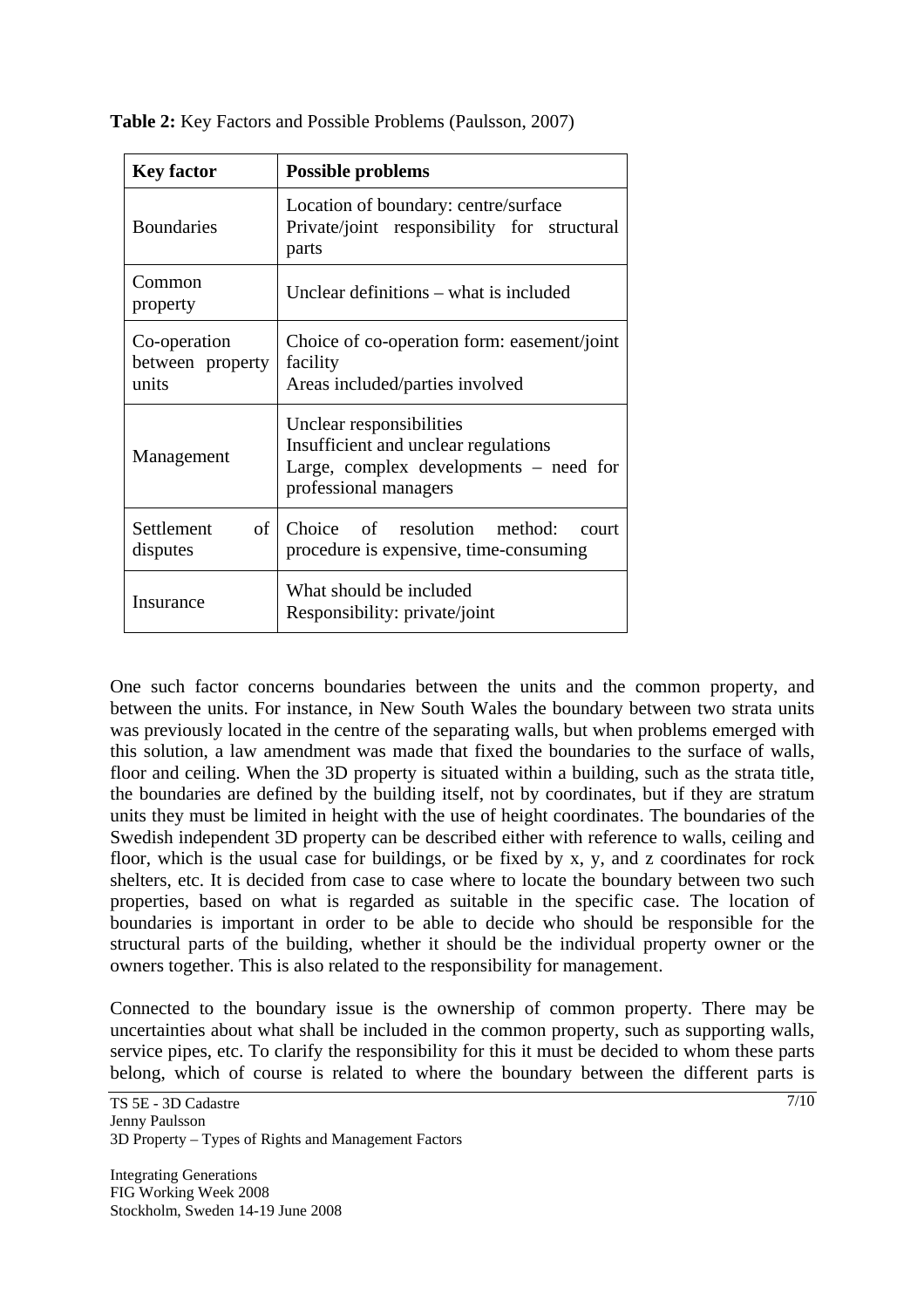located. In some cases it is listed in detail what parts of the building that belong to the common property and in other cases defined exclusively as everything not belonging to the individual property units is regarded as common property (van der Merwe, 1994). The result can be either that supporting structures can be common property and managed by the association, or included in each individual property unit and by that being the responsibility of the owners separately.

Another problem to solve is what solutions to use for the cooperation between property units, including giving access to the building construction between the individual units, stairs, elevators, ventilation systems, etc. It might be unclear both what areas that should be included and what parties that should be involved. Common solutions for this are to form joint facilities, where all properties units will participate, or private ownership with access through easements for parts of a building. A joint facility can be suitable when the properties units are equal in size and function, but if the relationship between them is more uneven and one of the properties is the dominant one, then private properties with access by easements would be more suitable. The advantage with a joint facility is that the responsibility and costs are shared. For a building with the independent 3D property or stratum units, however, private ownership is needed where no common property exists. The use of these structures and services will then be regulated in agreements between the owners.

A major issue that has proved to be important, and a source for problems, is management. For example, when the 3D property system was introduced in Australia, one of the main problems concerned how management of the common property should be taken care of, along with how to solve disputes. There is usually an association, formed by the owners, which is to take care of the management, and an executive committee taking care of the day-to-day management. There is also a possibility to let professional managers run parts of the work of the association, which is common especially for larger and complex building developments where the management often tends to be rather complicated. It is also possible to create a large association that will function as an umbrella for a larger area, with the smaller associations for limited areas being members of the larger one. Rules for management can either be compulsory and included directly in the law, which is often made for important procedure rules, or they can be decided by the associations themselves through by-laws, which can regulate more detailed issues, such as how to maintain order within the building. Even details regarding whether it is allowed to keep pets in the building may be included in such houserules. The responsibility for the management of common parts may be unclear or insufficient, or there may be unclear regulations in the legislation or by-laws for the building.

It is also important to have a good system for resolving disputes, which often occur when several property owners are in such close connection within one building. If there is no simple procedure for the settlement of disputes, the disputes have to be taken to court, which is both costly and time-consuming. To avoid this, a mediation procedure can be introduced, or a simpler process with an adjudicator. Insurance has also caused difficulties. Among the issues that have to be solved in this area are what matters and parts of the building that should be included in the insurance, the responsible part for insuring the common property and the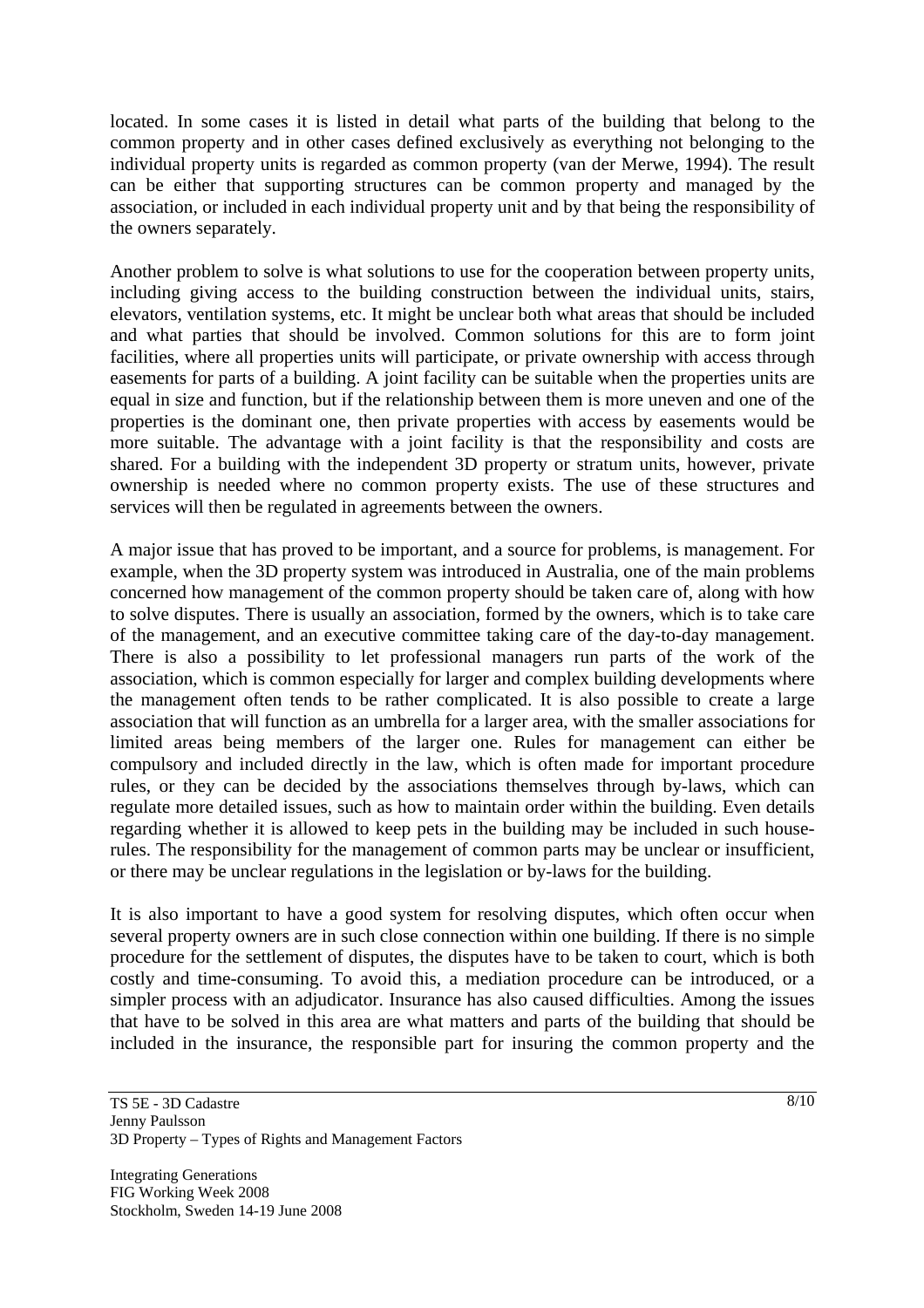apartments respectively – the individual or all owners jointly through the association – and whether it should be done compulsory for everyone or with individual solutions.

## **4. CONCLUSIONS**

In the classification of 3D property forms presented above we can see that the 3D property forms in the broad sense range from complete independent ownership of a volume of space, to specific rights without ownership, just giving the right to use the apartment without having any of the other rights that a property owner is entitled to. At this end of the scale we can find the normal rented apartment. The systems for 3D property use have developed with time, and new forms of 3D property rights and matters connected with such systems, such as regulations on management, have been added when the need has emerged with new phenomena and difficulties in society and the lack of solutions to them. Even though the legislation has developed and improved, the complexity has increased.

The problems experienced within the studied 3D property systems have mainly concerned issues within the mentioned key areas, where the management aspect as mentioned seems particularly difficult. There are of course other issues as well to consider when it comes to 3D properties, but these seem to be the most important ones and the source of the most frequent discussions and disputes. More or less substantial amendments to the legislation have been required in many countries, with shortcomings still remaining after many years of use. However, the 3D property systems in the studied countries seem to be working well. The condominium form in particular stands out as a well-functioning and reliable concept. Another reason for changes in the legislation is development in the society and new building forms, which has created a need for adaptation of the legislation. The need for amendments seems to increase the more detailed and complex the regulations are. The key factors to a large extent correspond with those that could be expected in advance and that can be found from theories concerning important and critical issues in 3D property formation. They can also be said to be somewhat different and more particular than issues relating to traditional property formation.

Since the key factors seem to be common for most forms of 3D property rights, it would be of benefit for countries planning on introducing such a system to utilize the experiences of other countries that had the same type of system for a long period of time, to see what kind of problems they experienced, what mistakes they have done and what solutions that seem to be the best alternatives. However, it is important to consider the differences in legal systems, society, etc and adapt the 3D property system to the conditions within the specific country.